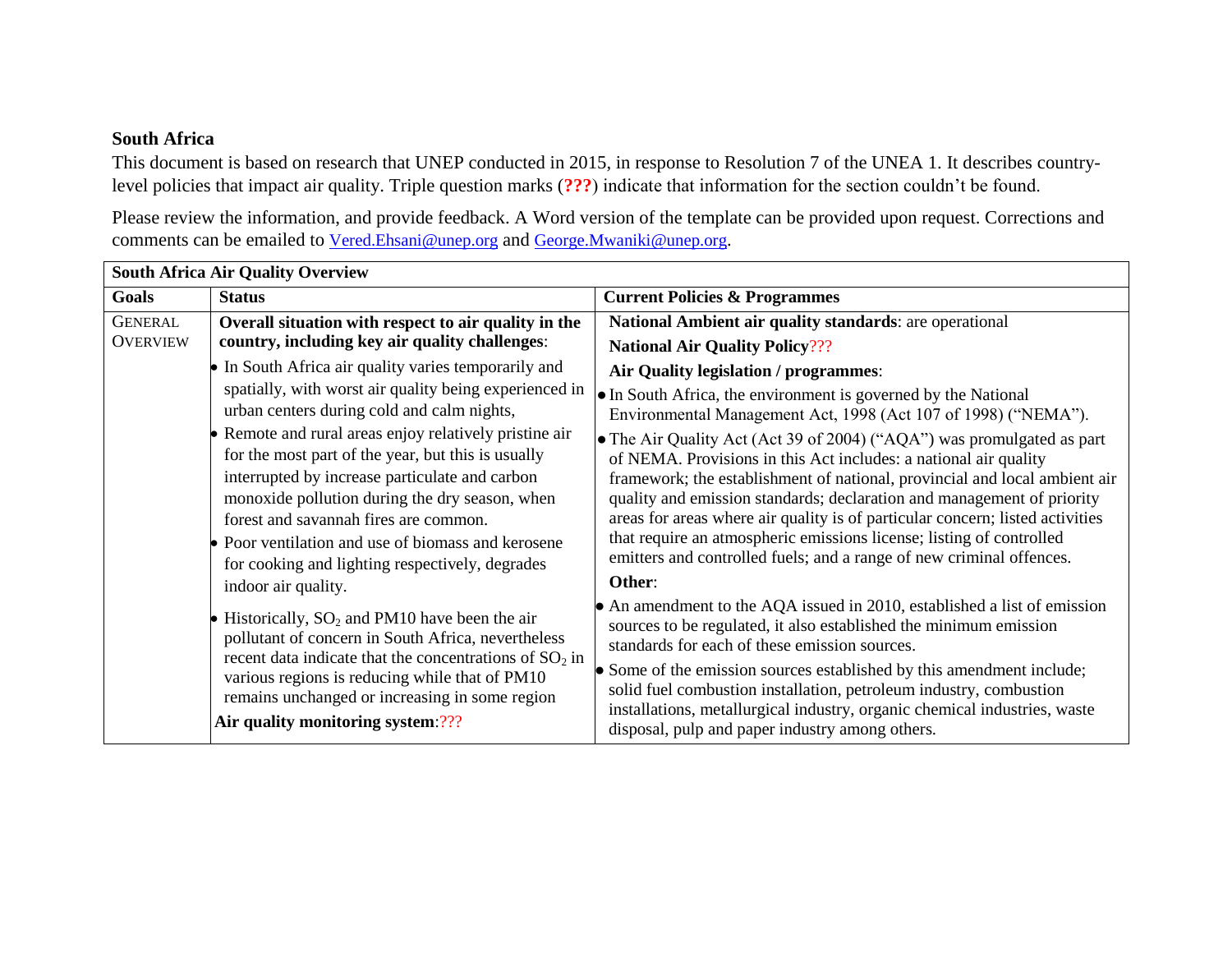|                                                                       | Other:<br>• Outdoor air pollution is estimated to cause 1,100<br>premature deaths annually                                                                                                                                                                                                                                                                                                                                                                                                                                                                                                                                                                                                                                                                                                                                                                  | $\bullet$ For these industries, the amendment caps the emissions of PM, SO2,<br>NOx, and NO2. The amendment also caps the emission of other minor<br>pollutants from specific industries, such as ammonium, hydrogen chloride<br>and chlorine from the precious and base metal production and refining<br>industries among others.                                                                                                                                                                                                                                                                                                                                                                                                                                                                                                                                                                                                                                                                                                                                                                                                                                                                                                                                                                                                                                                                                                                                                                     |
|-----------------------------------------------------------------------|-------------------------------------------------------------------------------------------------------------------------------------------------------------------------------------------------------------------------------------------------------------------------------------------------------------------------------------------------------------------------------------------------------------------------------------------------------------------------------------------------------------------------------------------------------------------------------------------------------------------------------------------------------------------------------------------------------------------------------------------------------------------------------------------------------------------------------------------------------------|--------------------------------------------------------------------------------------------------------------------------------------------------------------------------------------------------------------------------------------------------------------------------------------------------------------------------------------------------------------------------------------------------------------------------------------------------------------------------------------------------------------------------------------------------------------------------------------------------------------------------------------------------------------------------------------------------------------------------------------------------------------------------------------------------------------------------------------------------------------------------------------------------------------------------------------------------------------------------------------------------------------------------------------------------------------------------------------------------------------------------------------------------------------------------------------------------------------------------------------------------------------------------------------------------------------------------------------------------------------------------------------------------------------------------------------------------------------------------------------------------------|
| <b>REDUCE</b><br><b>EMISSIONS</b><br><b>FROM</b><br><b>INDUSTRIES</b> | Industries that have the potential to impact air<br>quality <sup>2</sup> :<br>· Mining (world's largest producer of platinum, gold,<br>chromium), automobile assembly, metalworking,<br>machinery, textiles, iron and steel, chemicals,<br>fertilizer, foodstuffs, agriculture, commercial ship<br>repair industries among others<br>GDP of country: USD 353.9 Billion in 2013<br><b>Industries' share of GDP: 29%.</b><br><b>Electricity sources:</b><br>• 90.8% of electricity produced (257.9 billion KWH,<br>2012 estimates) from fossil fuels<br>• Electricity production from coal is one of the major<br>drivers of air pollution in the country<br>Other:<br>• PM10 and SO2 are considered to be the most<br>important industrial air pollutants in the country<br>• Growth in industrial emissions is projected to<br>increase in the coming years | Emission regulations for industries: Industrial emissions are regulated<br>through the Air Quality Act source emission requirements that will be<br>enforceable by 2020, although companies can apply for an extension<br>Small installation's emissions regulated: Small installations are not<br>regulated<br>Renewable energy investment promoted:<br>• Renewable energy production is subsidized to encourage investment in<br>the sector.<br>• Some of the initiatives include the South African Renewables Initiative<br>(SARI) and the South African Renewable Energy Council (SAREC), the<br>creation of the Green Economy Accord - through the launch of the<br>Country's Green Economy Accord in November 2011,<br>• In addition to the the Government of South Africa has committed to<br>procuring 3,725 MW of renewable energy for the national grid by 2016<br>• Additional initiatives includes the incorporation of green growth goals in<br>the Industrial Action Plan (IPAP2), the introduction and revision of the<br>Integrated Resources Plan in 2009 and 2010, and finally the Renewable<br>Energy Independent Power Producer Procurement Programme<br>$(REIPP)^3$<br><b>Energy efficiency incentives:</b><br>• There are several incentives and support schemes to encourage clean<br>production, there are also several policy instruments to support the same,<br>such as the Energy Efficient Motors Program, which issues direct<br>subsidies to the purchase of new motors |

<sup>1</sup> WHO, 'WHO | Country Profiles of Environmental Burden of Disease', *WHO*, 2008

 $\overline{a}$ 

<sup>&</sup>lt;http://www.who.int/quantifying\_ehimpacts/national/countryprofile/en/#T>.<br><sup>2</sup> 'Countries of the World - 32 Years of CIA World Fact Books', 2015 <http://www.theodora.com/wfb/#R>.<br><sup>3</sup> 'Reegle - Clean Energy Information Gatew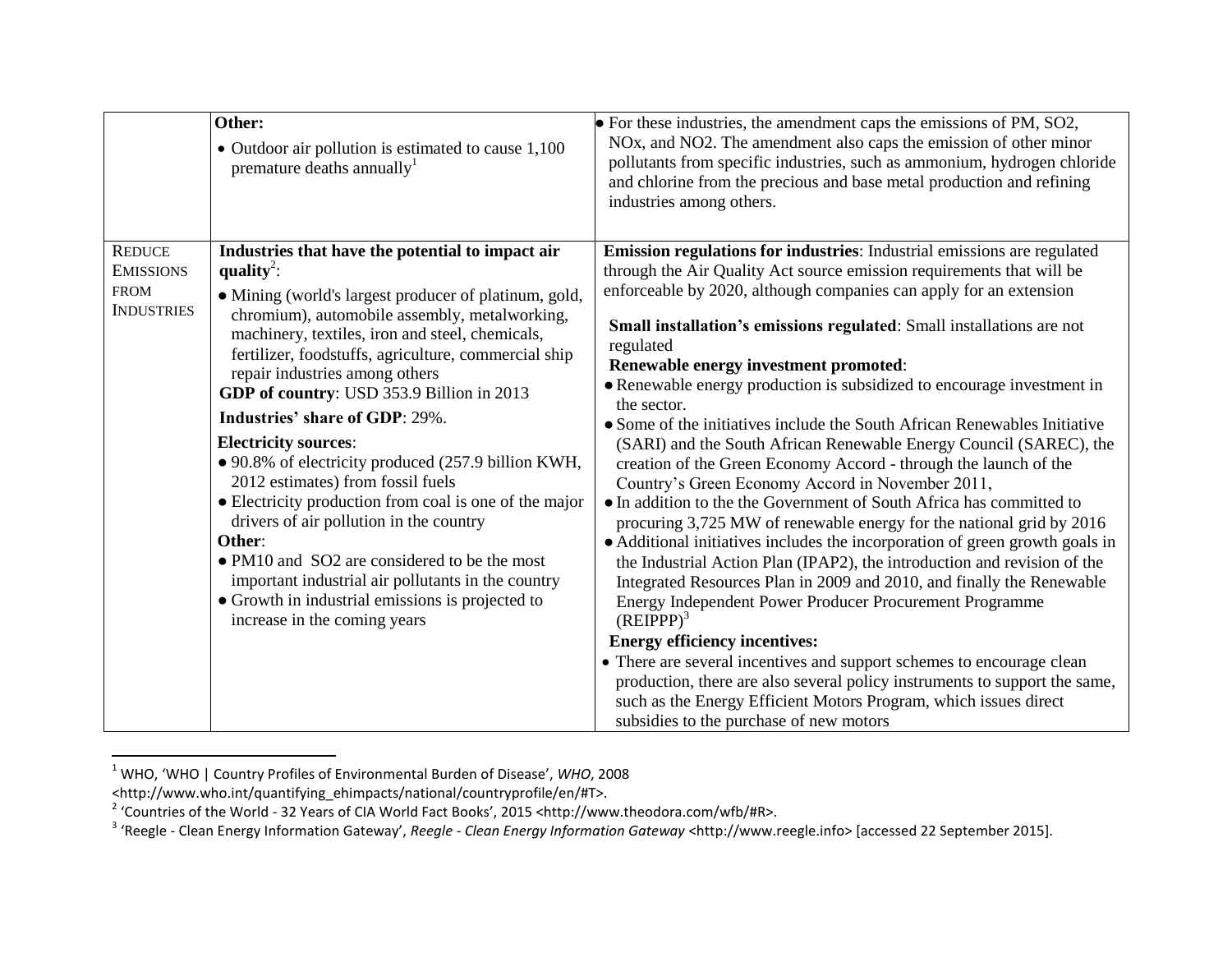|                                                                                                                                                                                                                                                                                                                                                                                                                                                                                                                                                                                                                                                                                                                                                                                                                                                                                                                                                                                                                                                                                                                                                                                                                                                                    | • There are incentives to encourage energy efficiency within industries and<br>the country aims to improve energy efficiency for various sectors by 12%<br>by 2015<br>Actions to ensure compliance with regulations???<br>Other actions at national, sub-national and / or local level to reduce<br>industry???                                                                                                                                                                                                                                                     |
|--------------------------------------------------------------------------------------------------------------------------------------------------------------------------------------------------------------------------------------------------------------------------------------------------------------------------------------------------------------------------------------------------------------------------------------------------------------------------------------------------------------------------------------------------------------------------------------------------------------------------------------------------------------------------------------------------------------------------------------------------------------------------------------------------------------------------------------------------------------------------------------------------------------------------------------------------------------------------------------------------------------------------------------------------------------------------------------------------------------------------------------------------------------------------------------------------------------------------------------------------------------------|---------------------------------------------------------------------------------------------------------------------------------------------------------------------------------------------------------------------------------------------------------------------------------------------------------------------------------------------------------------------------------------------------------------------------------------------------------------------------------------------------------------------------------------------------------------------|
| Key transport-related air quality challenges:<br><b>REDUCE</b><br>(ex: vehicle growth, old fleet, dirty fuel, poor<br><b>EMISSIONS</b><br>public transport etc)<br><b>FROM</b><br>• The transport sector is estimated to emit up to 55%<br><b>TRANSPORT</b><br>of all VOCs in urban centers and 45% of all PM<br>Other:<br>• Public transport in South Africa is dominated by<br>bus system which are publicly run, although there<br>are several private companies that run busses for<br>public transport.<br>• Use of private cars is discouraged as demonstrated<br>by the high fuel cost which stood at USD 0.93 per<br>liter in Sept, 2015.<br>$\bullet$ Private car ownership is low with 165 cars per 1000<br>individuals in $20104$<br>• Vehicle emission standards in South Africa are<br>regulated using several policy instruments targeting<br>the major drivers of emission from vehicles<br>including; vehicle emission restrictions that matches<br>Euro 2 specification, restriction on used car<br>importations, CO2 tax and labelling on fuel<br>efficiency for all new vehicles.<br>Although much has been done to improve fuel<br>quality, the fuel quality is still not sufficient to<br>support the use of much cleaner technologies and it | <b>Vehicle emission limit:</b> Euro 2 standards<br><b>Fuel Sulphur content:</b> capped at 500ppm, but cleaner fuel at 50ppm is<br>available in the market<br><b>Fuel lead content:</b> Leaded fuel was phase out in 2006<br><b>Restriction on used car importation: ???</b><br>Actions to expand, improve and promote public transport and mass<br>transit: Investments have been made in bus rapid transit system in some<br>urban areas and Investment have been made in intercity train services<br>Actions to promote non-motorized transport ???<br>Others ??? |

 $^4$  World Bank, 'Motor Vehicles (per 1,000 People) | Data | Table', 2014

l

<sup>&</sup>lt;http://web.archive.org/web/20140209114811/http://data.worldbank.org/indicator/IS.VEH.NVEH.P3> [accessed 25 September 2015].